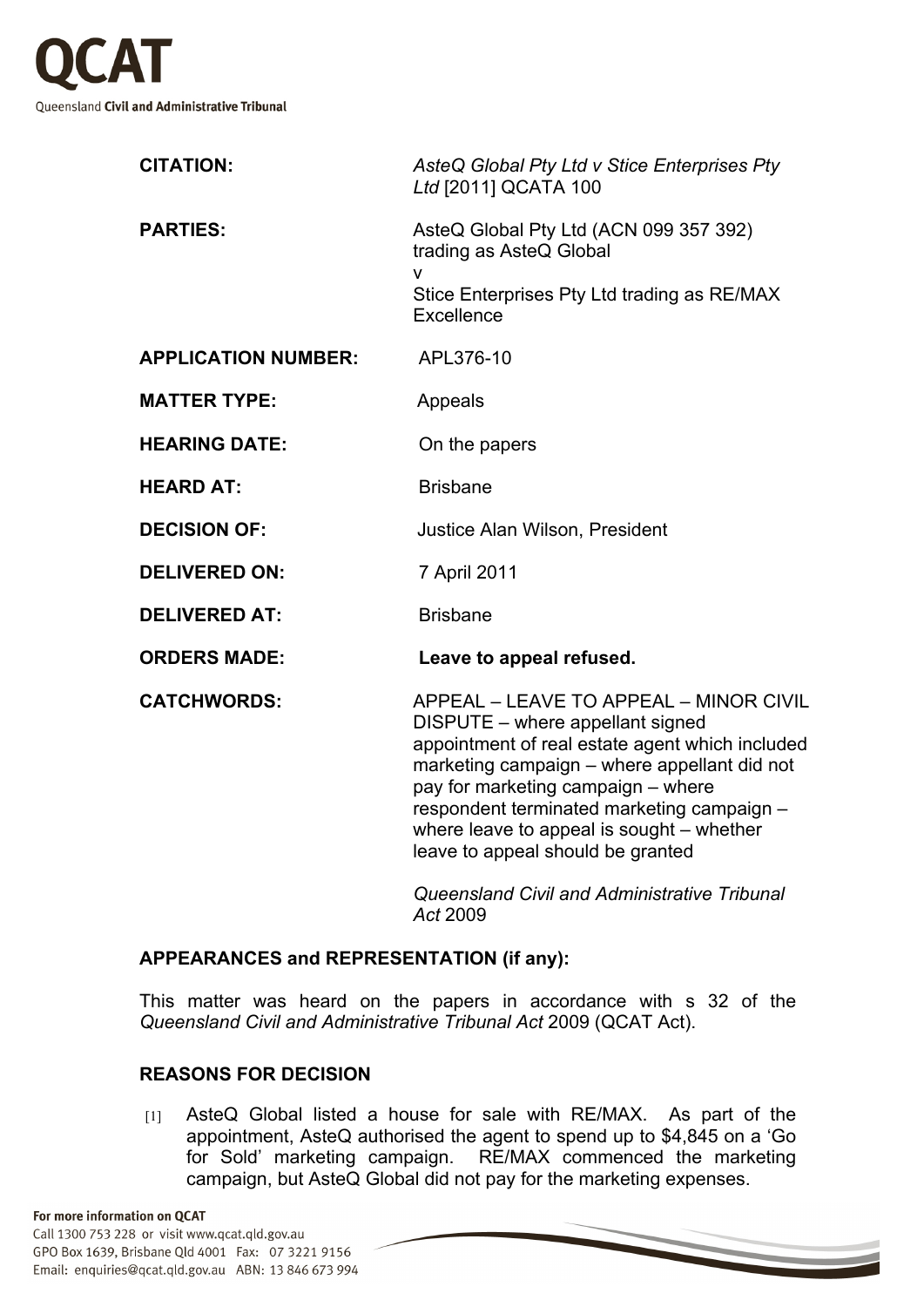- [2] RE/MAX brought proceedings in QCAT's Minor Civil Disputes jurisdiction claiming \$4,230, the actual amount spent. A Magistrate, sitting as an ordinary Member of QCAT in that jurisdiction, found for RE/MAX and ordered AsteQ Global pay it the sum of \$4,230.
- [3] AsteQ Global has applied for leave to appeal the learned Magistrate's decision. The grounds advanced are that:
	- [a] Contrary to instructions, RE/MAX ran advertisements without nominating a sale price for the property;
	- [b] It was a condition of the 'Go for Sold' agreement that payment was required prior to the placement of the first advertisement. Contrary to that agreement, RE/MAX placed an advertisement before being paid;
	- [c] AsteQ Global did not approve the advertising proofs or the dates on which the advertising was to be run;
	- [d] The witnesses who gave evidence on behalf of RE/MAX were in error about certain dates and misconstrued the effect of some email communications between AsteQ Global and RE/MAX;
	- [e] AsteQ Global has not received copies of any invoices from suppliers of services to RE/MAX in relation to the 'Go for Sold' campaign;
	- [f] RE/MAX used the 'free' components of the advertising campaign so there should be either no cost, or a reduced cost, for the advertising; and,
	- [g] The marketing campaign was ineffective.
- [4] Because the original proceeding was a Minor Civil Dispute, leave is necessary: QCAT Act, s 142(3)*.* Leave to appeal will ordinarily only be granted where there is some question of general importance upon which further argument, and a decision of the Appeal Tribunal, would be to the public advantage; or, there is a reasonably arguable case of error in the primary decision and reasonable prospect that the applicant would obtain further substantive relief. Another question sometimes asked is: is leave necessary to correct a substantial injustice to the applicant, caused by some error?
- [5] Most of the matters now advanced by AsteQ Global have already been raised, and argued, before the learned Magistrate:
	- [a] He was shown a copy of the newspaper advertisement which marketed the property without reference to a price<sup>1</sup> and was aware of AsteQ Global's argument.<sup>2</sup>

<sup>1</sup> Transcript page 27, line 24, page 41.

<sup>2</sup> Transcript page 41, line 8.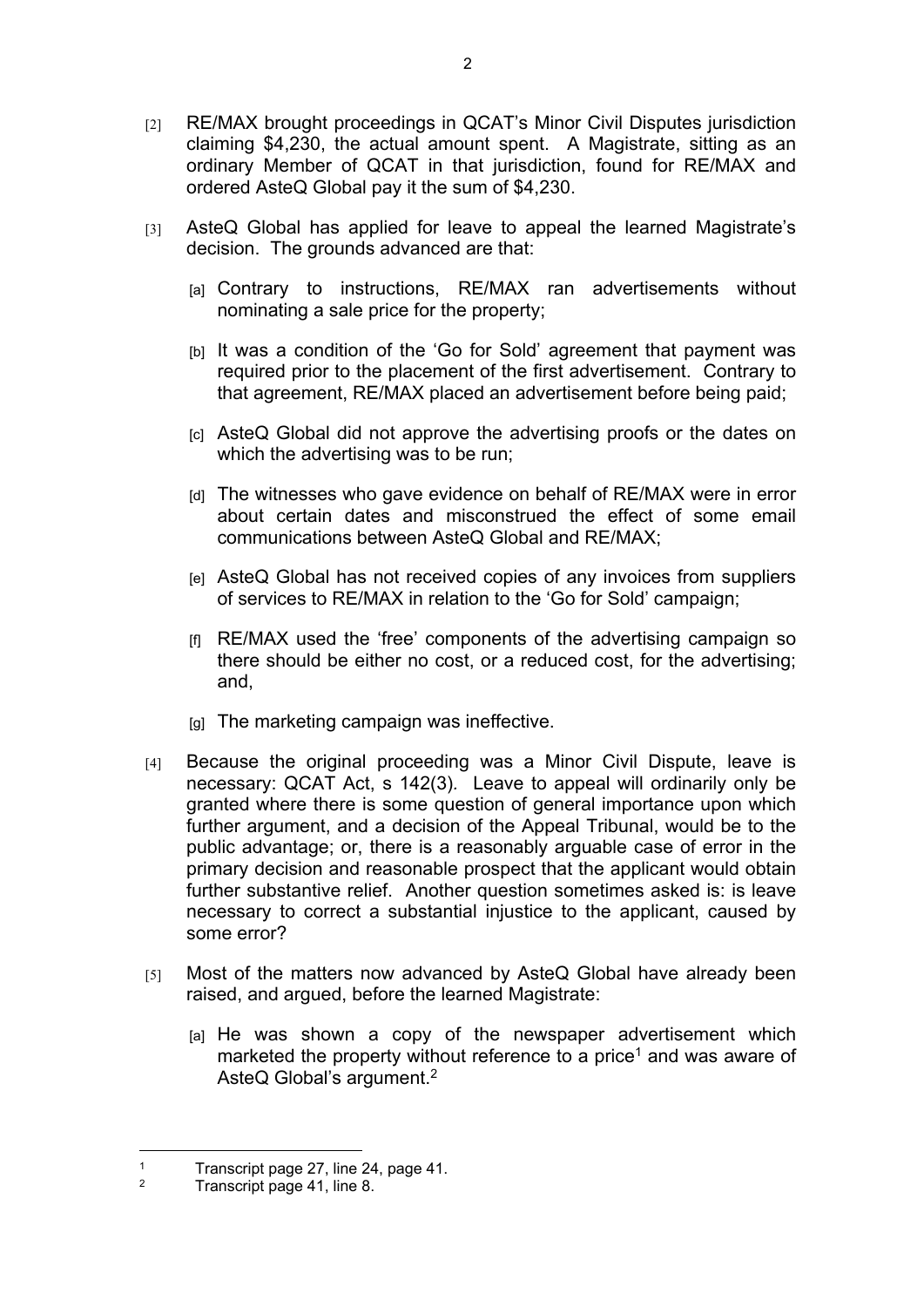- [b] He had a copy of the 'Go for Sold' module package signed by the directors for AsteQ Global. That document states '…agrees to the advertising costs as set out in this "Go for Sold" package at a Total Cost of \$4,848.00 payable prior to the first advertisement being placed…'; and, there was an acknowledgement from RE/MAX that it placed advertising even though AsteQ Global had not complied with its obligations.<sup>3</sup>
- [c] The learned Magistrate also heard evidence that the advertising proofs were sent to AsteQ Global before publication. He heard evidence, too, from RE/MAX that it was not obliged to seek approval for the proofs before placing them.<sup>4</sup>
- [d] In the course of the hearing the Magistrate and Mr Stevenson, a director of AsteQ Global, had a lengthy discussion about the way in which the 'free' component of the advertising worked.<sup>5</sup>
- [e] There was also a discussion about the effect of the email correspondence.<sup>6</sup>
- [f] The learned Magistrate also had a discussion with Mr Stevenson about the fact that the property was still on the market<sup>7</sup> and that although Mr Stevenson may not have been happy with the outcome of the campaign, that did not affect his obligation to pay.<sup>8</sup>
- [6] The discrepancy about dates was not raised at the hearing. AsteQ Global has now, in submissions relating to its application for leave to appeal, filed material intended to show that RE/MAX's representatives were mistaken about the date a V8 Supercar race took place.
- [7] The Tribunal will only accept fresh evidence if a party will suffer substantial injustice if the new evidence is not allowed in, and the evidence was not reasonably available at the time of the hearing (see, for example, ss 137 and 138, QCAT Act).
- [8] AsteQ Global has not demonstrated that the evidence it now seeks to raise and rely upon was not available at the time of the hearing. In any event, given that the efficacy or otherwise of advertising during the Supercar race was discussed at the hearing, $9$  nothing turns on it and it cannot be said that it would have affected the learned Magistrate's decision.
- [9] RE/MAX did not, it is true, produce copies of invoices from its suppliers at the hearing. It was not required to do so, however, because the contract

<sup>3</sup> Transcript page 24, line 13.

<sup>4</sup> Transcript page 31, lines 3-7.

<sup>5</sup> Transcript page 42.

<sup>6</sup> Transcript page 34.

<sup>7</sup> Transcript page 39.

<sup>8</sup> Transcript page 51, line 47.

<sup>9</sup> Transcript page 44.